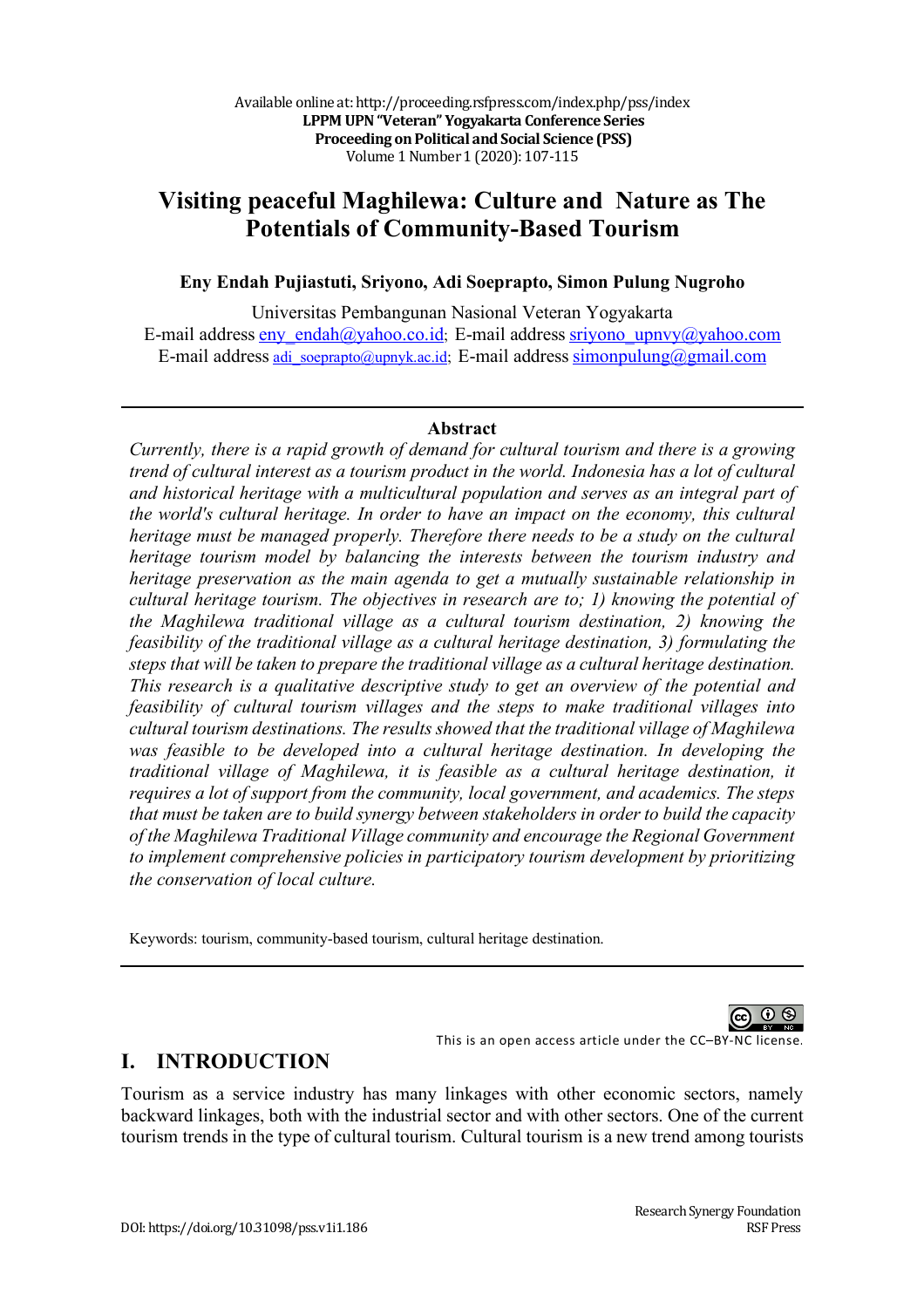which is starting to develop into a global phenomenon. This encourages cultural tourism to become one of the most important forms of tourism. Indonesia has a large cultural and historical heritage, which is very important for all countries with multicultural populations and functioning as an integral part of the world's cultural heritage. Cultural heritage is not only a former history but also one of the main identities of a nation. As a major resource, cultural heritage has become a driving force for sustainable development. Therefore, culture as a cultural heritage destination must be preserved because culture will affect everything that people do in society because of ideas, values, attitudes, and normative or expected patterns of behavior.

Culture can be a tool for marketing and branding tourism purposes in an area so that the cultural tourism sector is one of the main future growth activities of the demand for the global tourism market. Cultural heritage tourism can encourage the revival of traditions and the restoration of sites and monuments. Olalere (2019) in his research said that culture can only be revitalized and maintained when a community considers cultural traditions to be very important. Aleksandrova and Aigina, (2017) in their study showed that the close interaction between culture and tourism has become the most important condition for increasing the attractiveness and competitiveness of tourist destinations in all parts of the country. Real and intangible cultural heritage plays a very important role in the construction of authentic tourism products and maintains its distinctive national character.

There are three advantages that can be achieved in the development of cultural heritage tourism, namely (Hariawan, Abdillah, Hakim, 2020): (1) Economic benefits (availability of employment, diversity of employment, and increased household income and regional budgets), (2) Physical benefits (preservation of historical buildings and cultural heritage), infrastructure development, conservation of nature and their ecosystems), and (3) Social benefits (popularity for surrounding communities, increased efforts to maintain local cultural values, increased public pride, the greater the opportunity. to higher education and people's greater understanding of themselves). Therefore, this research was conducted in villages that have cultural potential, because the culture is a factor in the tourism industry that rests on cultural values or good motives for traveling. In addition, in managing cultural heritage destinations, there needs to be an imbalance between conservation and the tourism business.

Considering the explanation above, the problem in this research is how the potential of the Maghilewa Traditional Village, the feasibility analysis as a cultural heritage destination, and what steps must be taken to be able to develop a traditional village as a cultural heritage destination. Meanwhile, the purpose of this research is to determine the potential of traditional villages, analyze the feasibility of traditional villages as cultural heritage destinations, and steps that will be taken to prepare traditional villages as cultural heritage destinations. The development of traditional villages as a cultural heritage destination as a form of preservation of traditional villages and as a form of defense against the Republic of Indonesia.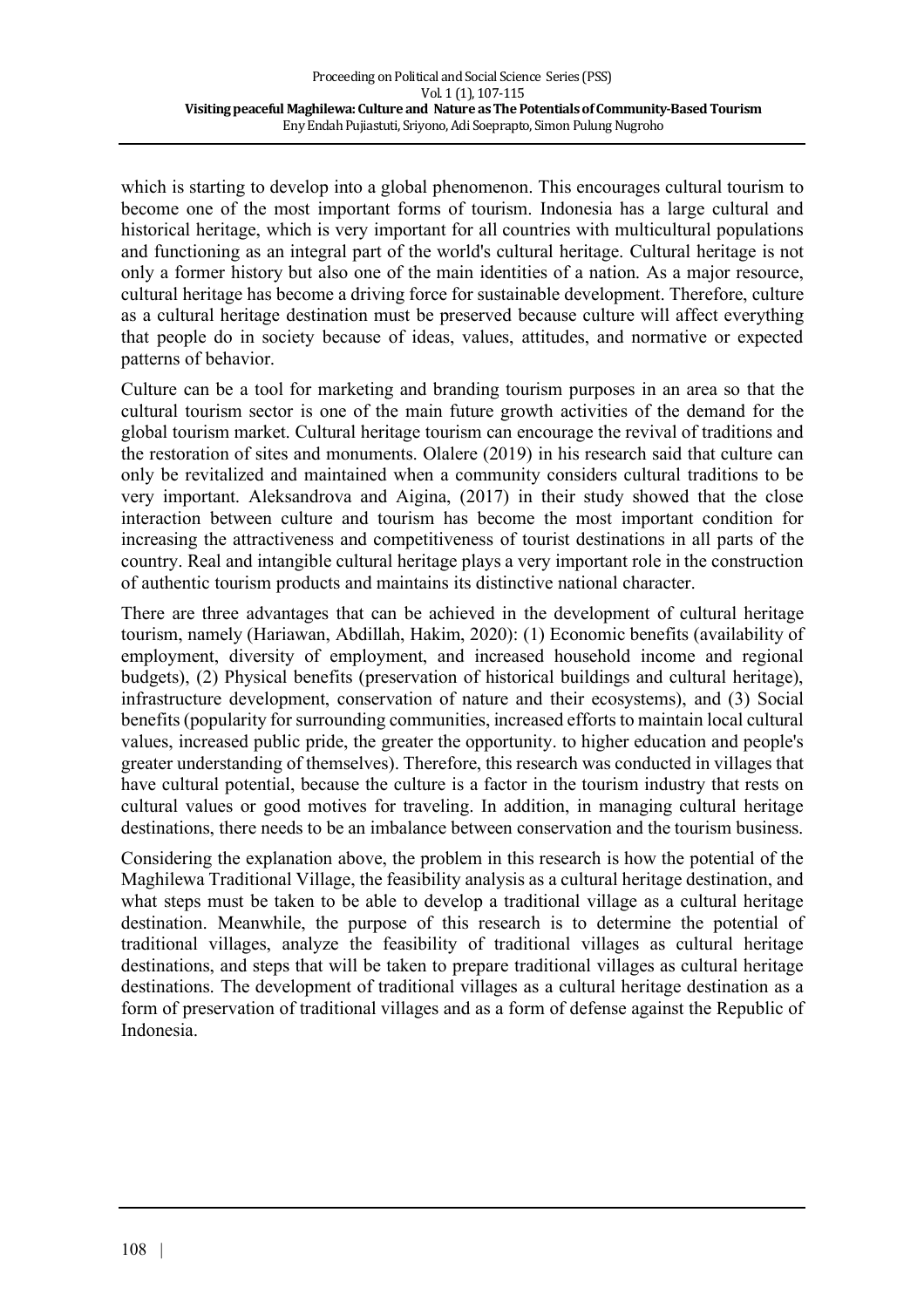# **II. LITERATURE REVIEW**

## **II.1.Tourism**

Tourism can be defined as an activity carried out by tourists to travel to a tourist destination outside of their daily lives and their living environment to make a temporary stopover from their residence, which is driven by several needs without the intention of earning a living but is based on getting pleasure, accompanied by to enjoy a variety of entertainment that can relieve fatigue and produce travel experiences and hospitality services (Priyanto and Safitri, 2015). Tourism is a complex activity, which directly touches, engages, and has an impact on local communities. Soebagyo (2012) notes that there are at least four main areas affected by tourism activities, namely economic, social, cultural, and environmental.

## **II.2.Cultural Heritage Tourism**

One of the types of tourism is cultural tourism, which is tourism activities that utilize the potential development of human cultural products as an object of attraction. This type of tour can provide benefits in the socio-cultural field because it can help preserve cultural heritage as an identity for local people who have this culture. Hariawan, Abdillah, and Hakim (2020) stated that cultural tourism is a form of special interest tourism, where the main motivation of visitors is their interest in historical objects or relics, art, science, and lifestyle owned by the group. community, region, or institution to gain experiences during the tour.

Rista, Sinangjoyo, and Damasdino (2019) summarize cultural resources that can be developed into tourist attractions including (1) historic buildings, sites, monuments, museums, art galleries, cultural sites, (2) contemporary art and sculpture, architecture, textiles, handicrafts and arts centers, design centers, artist studios, film industry, and publishers, (3) performing arts, drama, ballet, folk songs, street theater, photo exhibitions, festivals, (4) religious heritage such as temples, temples, mosques, sites, (5) Activities and ways of life of local communities, education systems, workshops, traditional technology, ways of working, and local life systems (6) Travel (trekking) to historical places using unique means of transportation, (7) Trying culinary or cooking local, preparation, how to make, serve, and eat.

## **II.3. Community-Based Tourism**

The concept of community-based tourism development firstly initiated by Murphy (in Muallsin, 2007), who stated that local tourism products are articulated and consumed, tourism products and consumers must be visible to local residents who are often very aware of the impacts of tourism. For this reason, tourism must involve local communities, as part of tourism products because it is local people who have to bear the cumulative impact of tourism development and they need to have greater input, how society is packaged, and sold as tourism products.

Community-Based Tourism according to Febriandika and Kurniawan (2019) is related to the active involvement of local communities in tourism development in their area, both participation in the decision-making process and in the distribution of benefits received by the community by minimizing the impact of tourism on the environment, preserving cultural heritage, and improve the welfare of life.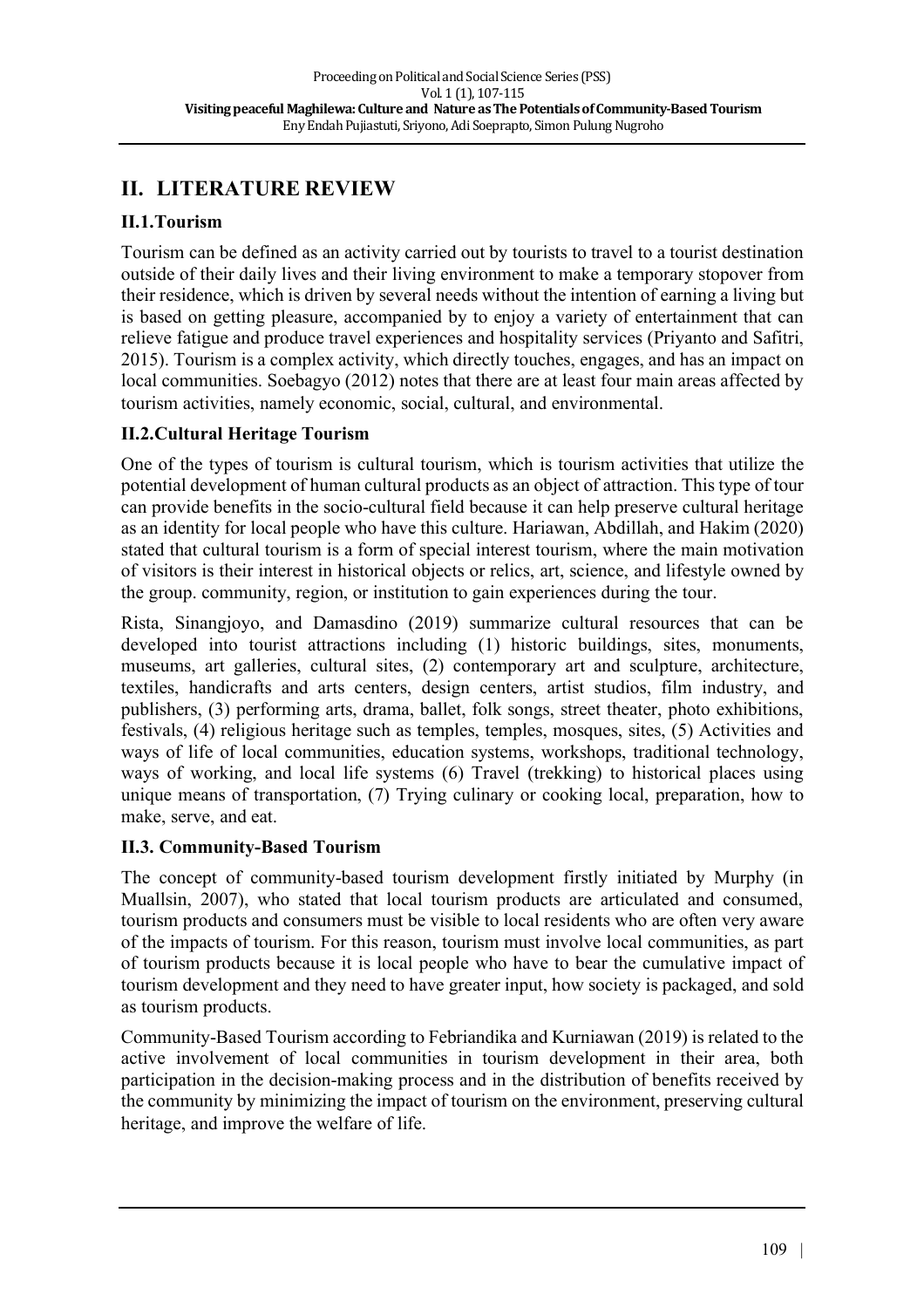# **III. RESEARCH METHODOLOGY**

The research process in this study is related to the development of the traditional village of Maghilewa as a cultural heritage destination, therefore to get in-depth answers to the existing problems, the research design used in this study is the qualitative descriptive research design. The reason the researcher uses this type of qualitative descriptive research is that it is in accordance with the nature and purpose of the research to be obtained and not testing a hypothesis, but trying to get a picture of the potential of a tourist village and the steps that must be taken to make a traditional village a cultural heritage destination. This research is the first step to prepare the traditional village as a tourist destination based on local culture.

The research location is in Maghilewa Traditional Village, Inerie Village, Inerie District, Ngada Regency, East Nusa Tenggara. In this study, to get the right information, the selection of informants must be chosen carefully, because this research examines the potential of traditional villages and the steps that must be taken to make traditional villages into cultural heritage destinations, to solve existing problems, the researchers decide which informants to choose. To represent this research, the criteria are based on the customary village community and traditional village leaders by conducting observations, focus discussion groups, and indepth interviews. The data processing is carried out based on each data acquisition from field notes, reduced, described, analyzed, then interpreted. The data analysis procedure for the problem is more focused on trying to dig out the facts as they are (natural setting), with the in-depth analysis technique (Verstegen)

## **IV. FINDING AND DISCUSSION**

Results Based on the results of the FGD and in-depth discussions with residents of the Maghilewa Traditional Village, the manager of the Maghilewa Traditional Village, the Indie Village Government, and the Chairperson of the Arnoldus Wea Foundation, it is known that the Maghilewa Traditional Village in Inerie Village, Inerie District, Ngada Regency NTT has a lot of potentials that can be developed into a tourist village. The potential is as follows:

## **IV.1. Nature Potential**

Kampung Maghilewa is one of the areas in East Nusa Tenggara that has beautiful nature, a friendly society, and has a unique culture, natural beauty, and a comfortable environment. Maghilewa-Malapedho traditional village, Inerie village, located at the foot of the southern Inerie mountain. This village is in the form of a rectangle with the posture of the yard or loca with steps. These steps are formed from piles of soil and a rock formation called a true.

Inerie also presents another beauty through a beautiful natural landscape, namely the hiking trail to the top of the mountain. Inerie offers luxury for outdoor lovers who want to try their physical strength as well as test their guts while looking at beautiful landscapes. The wavy and varied texture of the mountain range with the valley has presented its own charm. Nature easily presents imagination like in a fairy tale, for anyone who looks at it. In the midst of silence, with the offer of nature that is always green throughout the year, the village of Maghilewa is like Firdaus, an abandoned paradise. The fresh air with panoramic views of Mount Inerie and the Savu Sea actually makes this village truly a paradise.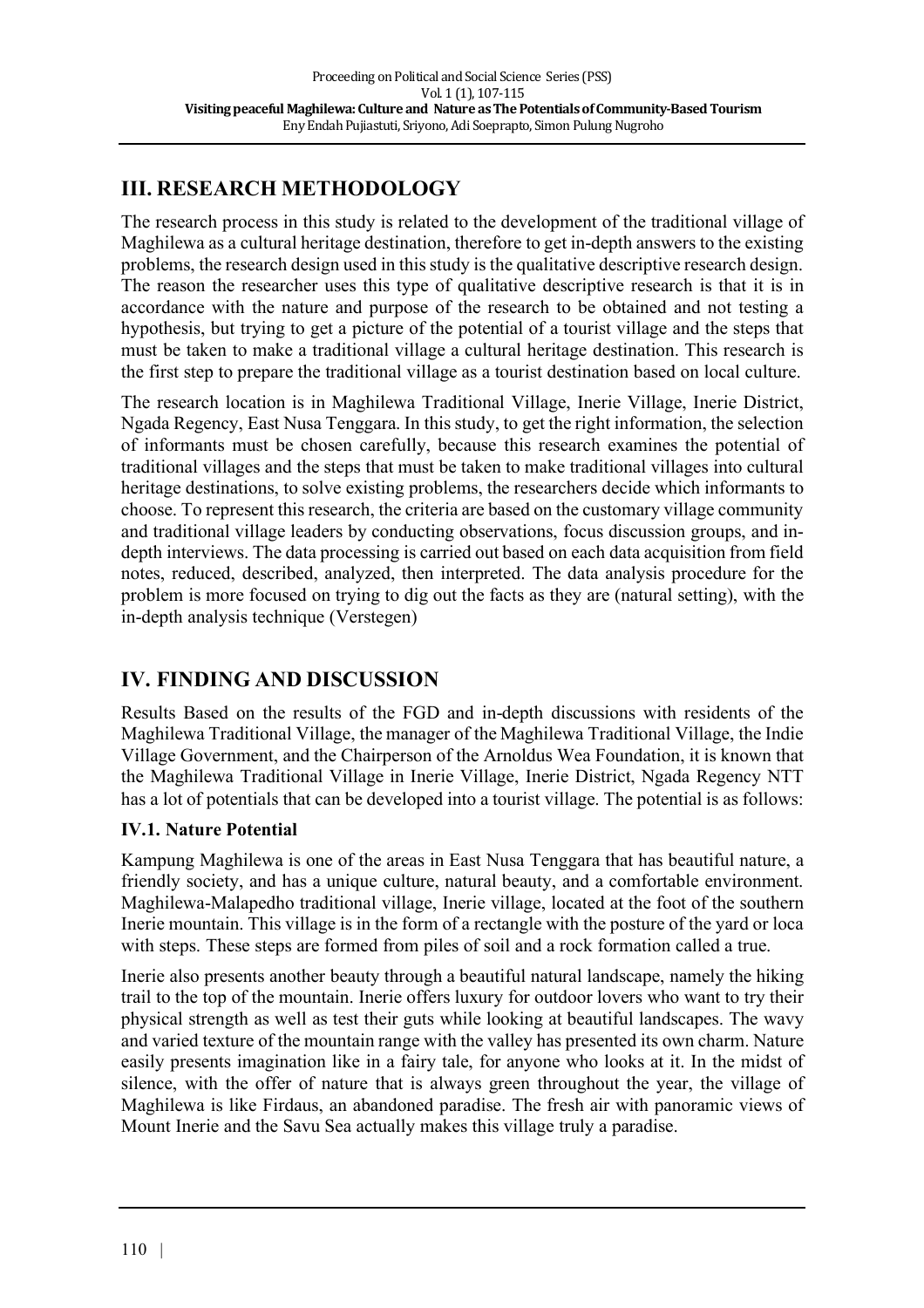## **IV.2. Cultural Potentials**

The people of the Ngada Regency still maintain the local wisdom from their ancestral heritage. One of the ancestral heritage is a traditional village or traditional village complete with cultural ornaments. Kampung Maghilewa is an ancient traditional village, because it is an old village, how many centuries old it is. The ancestors named her Nua Maghilewa. The traditional village of Maghilewa has unique traditional houses and has different names. The traditional village of Maghilewa still maintains the architectural features of its ancestral heritage so that the existing traditional houses are still as original as their ancestral heritage. The line of traditional houses in the north is called ulu nua. The line of traditional houses in the south is called wena nua. The line of traditional houses in the east is called padhi mena and in the west is called padhi zale.



Figure 1. Maghilewa Hamlet Traditional House Source: Arnolduswea.com, 2020

Sao or Traditional House in Maghilewa Village. So is a place for cultural activities such as the celebration of inculturation Reba, social activities, and scientific activities. Also as a center for information and socialization as well as preservation and development of cultural values and local wisdom of Ngada (pata dela, lese die peda pawe) to the young generation of Ngada diaspora. the traditional house of the Ngada community is a residence as well as a center for customary activities. The house is called sa'o Adha (traditional house) or sa'o ngaza (named house). Sa'o (house) is an Austronesian relative word. The word that is close to sound and has a similar meaning to sa'o is saung in the Sundanese cultural group. The majority of the traditional houses in it are called women, for example, Sao Ne Ngete (Rumah Ibu Ngete). It was a strong woman who made Maghilewa survive. like a fern, they incubate their children, feed them, and then let the young men and women fly to the opposite islands. Their feet were steadfast, conquering the valley and ridge of Mount Inerie.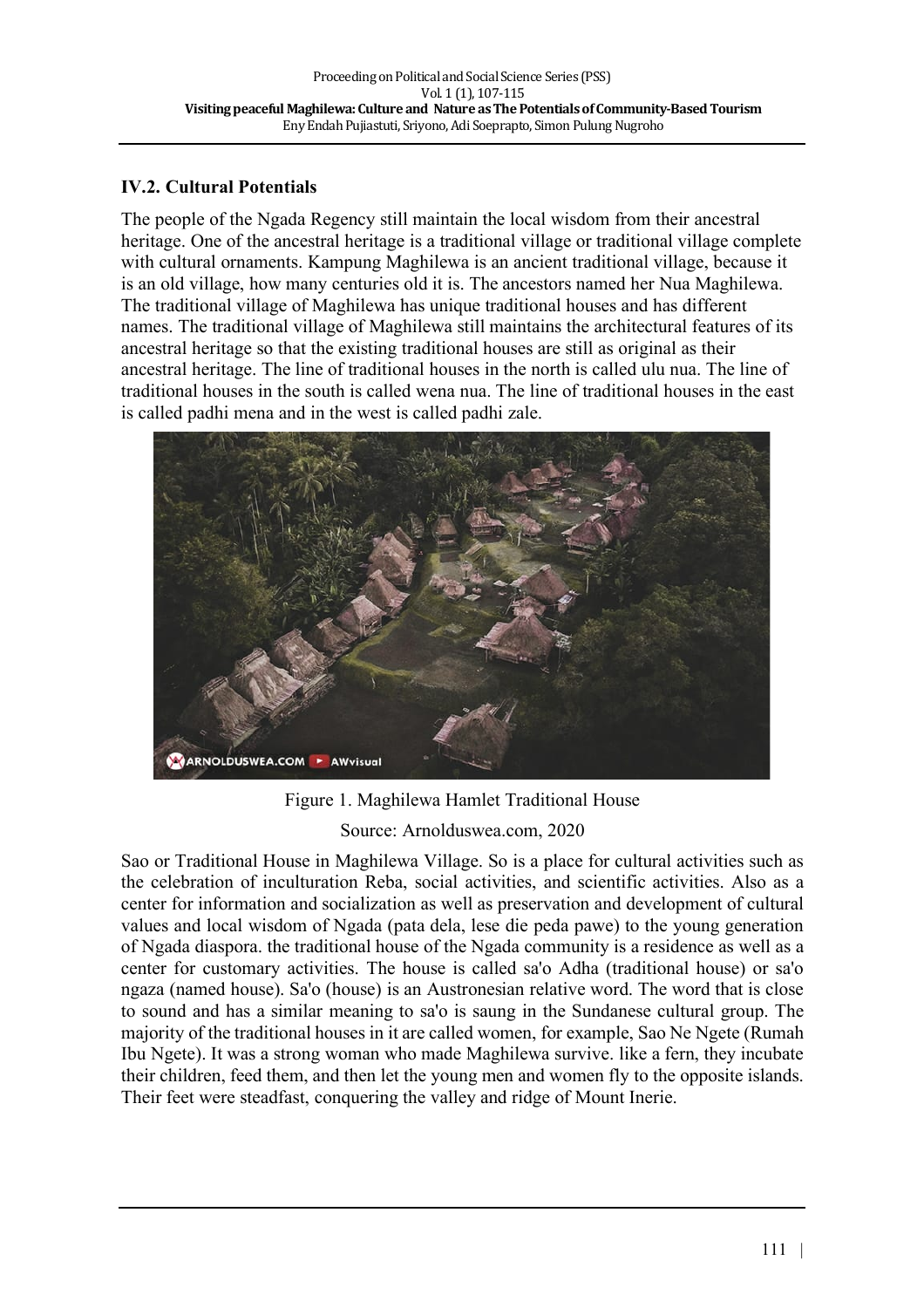## **IV.3. Old megalithikum site**

Old megalithic sites like those in general in other traditional villages in Ngada Regency whose authenticity is still well preserved. This cultural heritage is very interesting because it is still an intact site and is used in the daily activities of the village community (in the sense that it is still used and is part of the life of the community who owns it, from the time they are born to their death).

## **IV.4. Site Assessments and Analysis Attractiveness**

Attractiveness is measured by three criteria: natural scenery, rural atmosphere, and local culture. The traditional village of Maghilewa, which is located at the foot of Mount Inerie, offers an attraction of extraordinary natural beauty through its natural landscape. The atmosphere of the Maghilewa traditional village which is characterized by a row of traditional houses with wooden walls and dry grass (Sa'o) roofs is hundreds of years old and around the village environment, there are megalithic sites that are still used in the daily life of the community, presenting a distinctive nuance of a thick traditional village. The existence of traditional village communities who still carry out traditional rituals in the form of traditional ceremonies, dances, and songs in local languages in daily life as a manifestation of a sense of togetherness among residents as well as a form of communication with their ancestors. This provides an attraction for tourists, along with the trend of tourists who want a destination with a peaceful ancient lifestyle, have natural beauty, and maintain an authentic rural lifestyle to get a unique and unforgettable experience.

## **IV.5.Community Organization**

The Inerie Village community and the Maghilewa traditional village community have a strong commitment to preserving the traditional village and improving the standard of living of the community. One of the steps to realize this commitment is to develop communitybased tourism and the potential of the Maghilewa traditional village.

In addition, the traditional village of Maghilewa has a successful community group with clear roles and responsibilities. These community groups such as the Arnoldus Wea Dhegha Nua foundation. The activities carried out by the Arnoldus Wea Dhegha Nua foundation such as the program are in the form of character building for school-age children through the provision of training activities in several skill areas, school uniform assistance, stationery, and school fees for underprivileged children, ensuring the availability of teaching and learning support tools at schools, and ultimately in the form of developing teaching methods. In other fields, it also plays a role in encouraging the development of various creative economy-based communities spearheaded by young people, housewives, teacher groups, and indigenous communities, because we believe that individual character can grow and be shaped by the creative processes that occur around them.

### **IV.6. Community Awareness of the Potential of Tourism**

The commitment of the indigenous people of Maghilewa village is very high towards maintaining or preserving their ancestral heritage and increasing income by developing tourism. One form of community commitment is the formation of the Kampung Maghilewa Tourism Community (KOMPAK) which is currently and is currently revitalizing the traditional village with elements of the Inerie Village community so that the village of Maghilewa is more beautiful and cleaner. The process of reforming Maghilewa Village to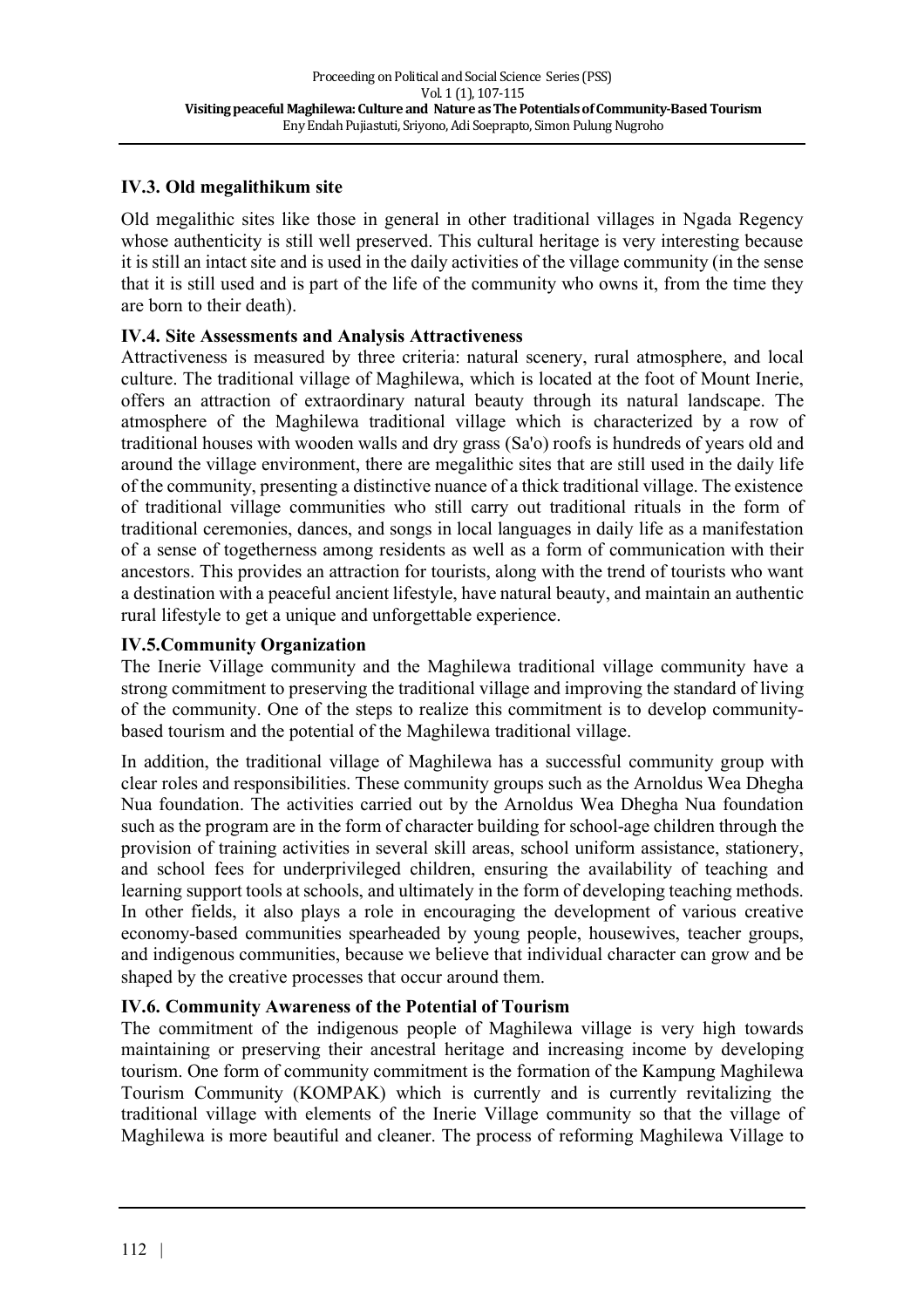become a Tourism Village is also one way to preserve and introduce local culture and customs from ancient times passed on to the children and grandchildren so that the modernity of life is not destroyed.

## **IV.7. Sustainability Tourist Destination Challenges**

The challenges of the sustainability of traditional villages into cultural-based tourist destinations are as follows<sup>"</sup>

- a. Maintain the authenticity of the traditional village of Maghilewa with the culture of its people. In the midst of a contemporary culture that emphasizes practicality and pragmatism, the challenge of preserving the traditional village and typical Maghilewa culture has emerged. Maintaining the authenticity of traditional houses amidst the limited purchasing power of residents who still rely on their livelihoods in the agricultural sector is a challenge in itself.
- b. Limited water resources, which are very much needed to support the daily life of the community, still depend on springs from other villages.
- c. The limited community activities that have added economic value have encouraged some residents to move out of the village to get a better livelihood.

In order to face the challenges of the sustainability of the Maghilewa traditional village mentioned above, there are several steps that the local community must take together with stakeholders:

- a. Prepare a road map in preparing traditional villages to become culturally-based tourist destinations. This is based on the consideration that efforts to conserve traditional villages must be prepared in a planned manner by mainstreaming the interests and needs of the community in the aspect of cultural preservation as well as improving the economic standard of life of the community.
- b. Conduct synergistic policy formulation in terms of developing the customary village of Maghilewa by involving stakeholders, such as the village government, village representative bodies, local community elements, observer groups, and universities. This is intended to produce policies that are able to have an impact on the welfare of the community by providing protection for the environment and the authenticity of the local customs and culture of the village of Maghilewa.

Strengthening the capacity of the indigenous Maghilewa village community to be able to maintain, maintain, and develop the Maghilewa traditional village through a communitybased tourism approach

## **V. CONCLUSION AND FURTHER RESEARCH**

### **V.1.Conclusion**

Based on the research finding and discussion, it can be concluded that :

- 1. It is known that the Maghilewa traditional village is feasible to be developed into a cultural heritage destination.
- 2. In developing the traditional village of Maghilewa, it is feasible as a cultural heritage destination, it requires a lot of support from the community, local government, and academics.